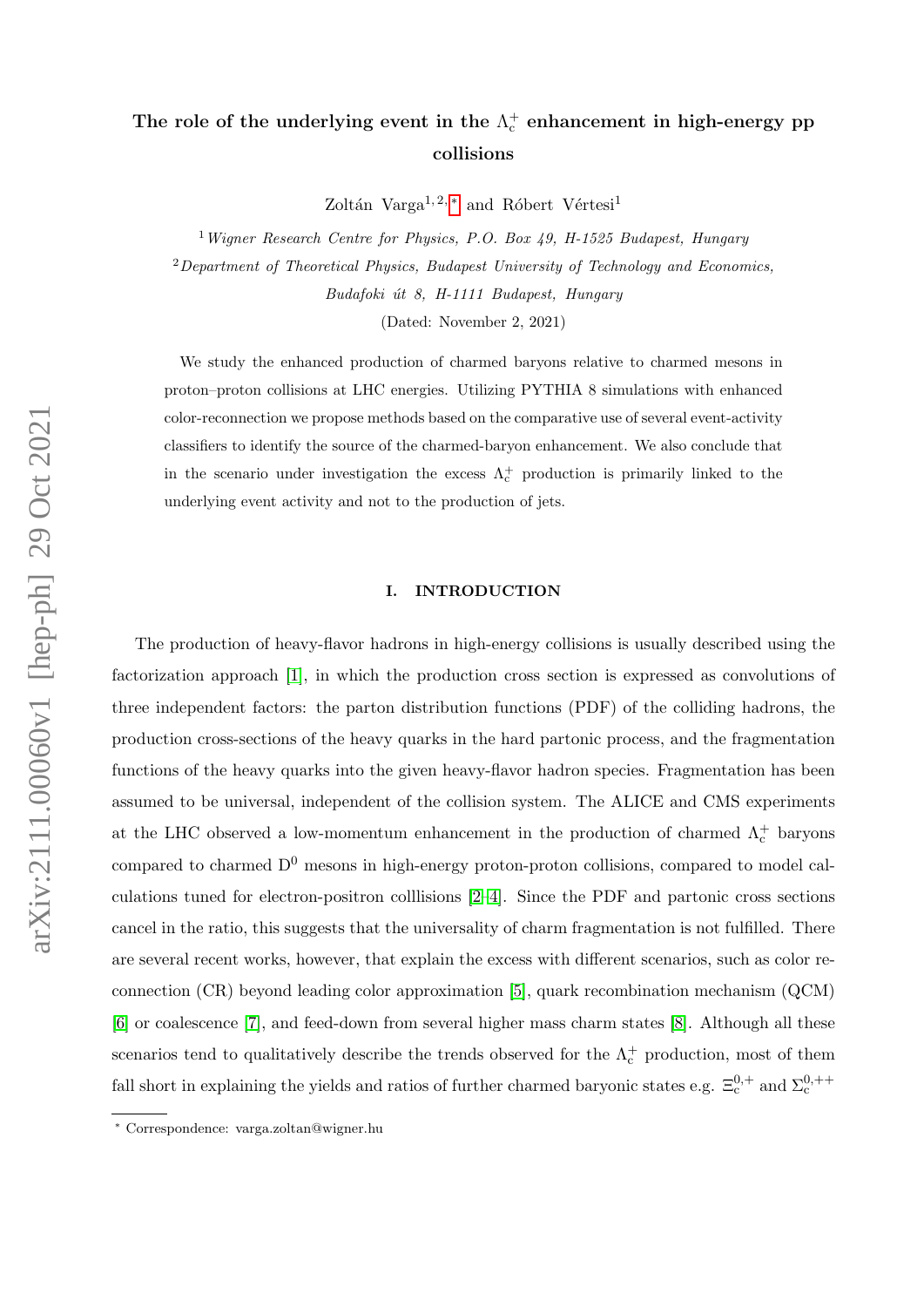[\[9\]](#page-6-7). Preliminary data show that the  $\Lambda_c^+$  enhancement correlates with event-multiplicity [\[10\]](#page-7-0). Trends observed in the event multiplicity are reproduced well with models containing CR beyond leading color approximation. This is expected since in this latter scenario, CR is linked to multiple-parton interactions (MPI), that in turn is related to the activity of the underlying event (UE) [\[11\]](#page-7-1) and thus to the event multiplicity.

In the followings we study  $\Lambda_c^+$  enhancement using simulations with color reconnection beyond leading color approximation, using event-activity classifiers that are sensitive to the origin of charm production. The methods we propose can be used in future measurements to achieve a high discriminatory power between the different scenarios.

#### II. ANALYSIS TECHNIQUE

We simulated 1 billion pp collisions at  $\sqrt{s} = 13$  TeV using the PYTHIA 8.303 Monte Carlo (MC) event generator [\[12\]](#page-7-2) with soft QCD settings and the enhanced CR mode 2. Mode 2 is known to reproduce the trends in  $\Lambda_c^+/D^0$  ratios well [\[4,](#page-6-2) [10\]](#page-7-0). We verified that simulations with the Monash tune without enhanced CR reproduce earlier simulation results [\[4\]](#page-6-2), and also compared modes 0 and 3 to results with mode 2. Mode 0 yields qualitatively similar results to mode 2 with slightly less enhancement, while mode 3 was found to vastly overestimate the underlying event.

Particle tracks were selected at mid-rapidity, in the pseudorapidity window  $|\eta| < 1$  and in the full azimuth angle  $\varphi$ , with a minimum transverse momentum  $p_T > 0.15 \text{ GeV}/c$ . The charmed  $\Lambda_c^+$  and  $D^0$  particles, as well as their charged conjugates, were selected in the rapidity window  $|y|$  < 0.5 based on MC information. In the following, we refer to both the particles and their charge conjugates as  $\Lambda_c^+$  and  $D^0$  respectively. In case of cascade decays, only the last charm particle was considered in the chain.

To quantitatively characterise an event, first we used the event multiplicity  $N_{ch}$ , defined as the number of all charged final state particles in the event in the mid-rapidity acceptance defined above. We also used the forward multiplicity  $N_{\text{fw}}$ , which we defined with the acceptance  $2 < |\eta| < 5$ to ensure a rapidity gap and thus reduce autocorrelation. In order to specifically characterize the event with the underlying-event activity, we utilized the transverse event-activity classifier  $R_{\rm T} \equiv N_{\rm ch}^{\rm transverse} / \langle N_{\rm ch}^{\rm transverse} \rangle$  [\[11\]](#page-7-1), where the transverse region is defined in the azimuth angle with respect to a high-momentum trigger,  $p_T^{\text{leading}} > 5 \text{ GeV}/c$  as  $\frac{\pi}{3} < |\Delta \phi| < \frac{2\pi}{3}$  $\frac{2\pi}{3}$ . In models such as PYTHIA that describe events in terms of MPI, the  $R_T$  quantity is strongly correlated with the number of MPIs in an event [\[11\]](#page-7-1). Analogously, we defined the near-side cone activity  $R_{\text{NC}} \equiv$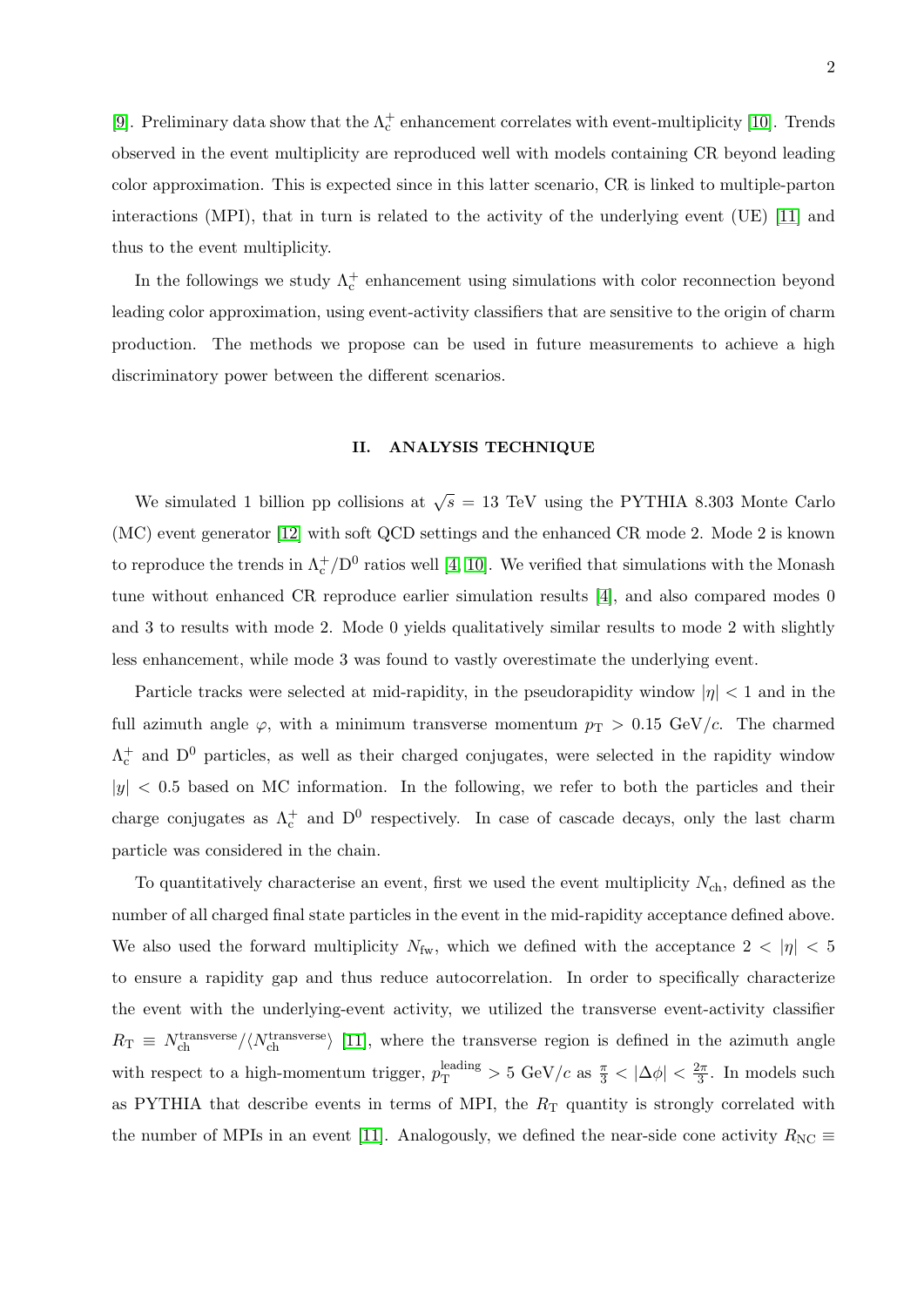$N_{\text{ch}}^{\text{near-side cone}} / \langle N_{\text{ch}}^{\text{near-side cone}} \rangle$  in a narrow cone around the trigger particle,  $\sqrt{\Delta \phi^2 + \Delta \eta^2} < 0.5$ . As this region is dominated by the fragments of the jet containing the leading particle,  $R_{\text{NC}}$  will be primarily determined the multiplicity of the jet initiated by the leading hard process.

Finally we use the transverse spherocity variable [\[13\]](#page-7-3)

$$
S_0 \equiv \frac{\pi}{4} \min_{\hat{\mathbf{n}}} \left( \frac{\sum_i |\mathbf{p}_{\mathrm{T},i} \times \hat{\mathbf{n}}|}{\sum_i p_{\mathrm{T},i}} \right) , \qquad (1)
$$

where  $i$  runs over all the particles in the acceptance and  $\hat{\bf{n}}$  is any unit vector in the azimuth plane. Transverse spherocity characterizes the events by jettiness in the azimuthal plane between 0 and 1 by construction: for isotropic events  $S_0$  approaches unity, and for events determined by collimated prongs of particles,  $S_0$  is close to zero. The event-activity-class limits, summarized in Table [I,](#page-2-0) were determined to contain roughly similar number of events.

| class        | #1        | #2                                                                          | #3         | #4          | #5        |
|--------------|-----------|-----------------------------------------------------------------------------|------------|-------------|-----------|
| $N_{\rm ch}$ | <15       | $16 - 30$                                                                   | $31 - 40$  | $41 - 50$   | $\geq 51$ |
| $N_{\rm fw}$ | $\leq 45$ | $46 - 90$                                                                   | $91 - 120$ | $121 - 150$ | >151      |
| $R_{\rm T}$  | < 0.5     | $0.5 - 1$                                                                   | $1 - 1.5$  | $1.5 - 2$   | >2        |
| $R_{\rm NC}$ | ${<}0.5$  | $0.5 - 1$                                                                   | $1 - 1.5$  | $1.5 - 2$   | >2        |
| $S_0$        |           | $0 - 0.25 \mid 0.25 - 0.45 \mid 0.45 - 0.55 \mid 0.55 - 0.75 \mid 0.75 - 1$ |            |             |           |

<span id="page-2-0"></span>TABLE I. Definition of event classes with the different event-activity classifiers.

## III. RESULTS

In Fig. [1](#page-3-0) (left) we compare the  $\Lambda_c^+$  to  $D^0$  ratios for different charged event multiplicity bins for CR mode 2. Minimum-bias results are compared to ALICE measurements [\[4\]](#page-6-2) for reference. It can be seen that the  $\Lambda_c^+$  yield has a significant dependence on the multiplicity, as it increases by increasing multiplicities. This qualitatively reproduces the behavior seen in [\[10\]](#page-7-0). In Fig. [1](#page-3-0) (right) we observe a similar dependence on the forward multiplicity, the  $\Lambda_c^+$  yield again increases for higher forward multiplicities. In case of events classified by the forward multiplicity, a rapidity gap is present that reduces the correlation of the measured charmed-hadron yields from leading hard processes with the high charged-hadron multiplicity stemming from the same charmed jets. Since the patterns are similar, the multiplicity-dependence is not driven by charm-production in jets.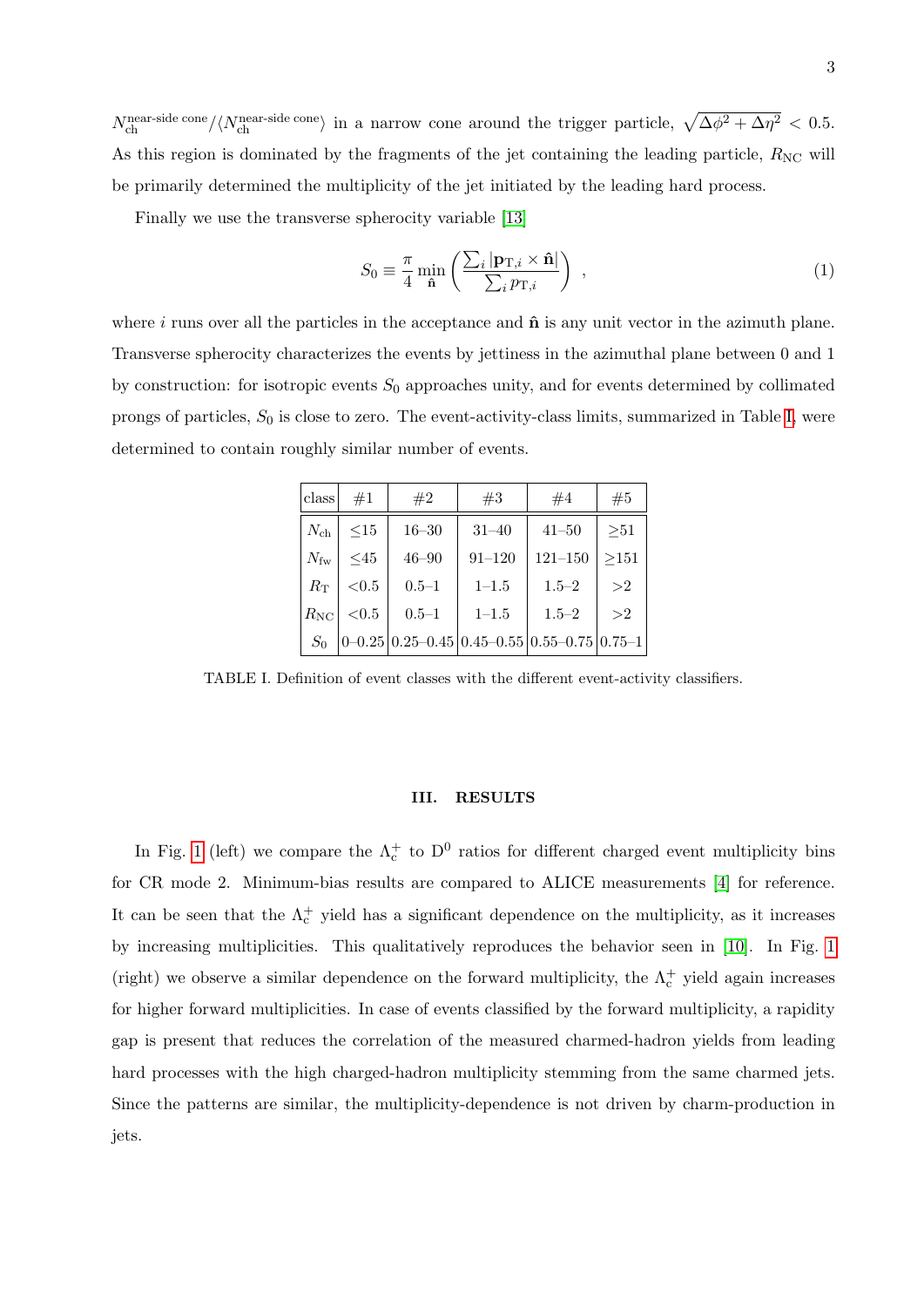

<span id="page-3-0"></span>FIG. 1.  $\Lambda_c^+$  to  $D^0$  ratios in function of  $p_T$ , for different mid-rapidity charged-hadron multiplicity bins (left) as well as forward multiplicity bins (right). Minimum-bias results are compared to ALICE measurements [\[4\]](#page-6-2) for reference.

In the upper row of Fig. [2](#page-4-0) we plot the  $\Lambda_c^+$  to  $D^0$  ratios as a function of  $p_T$  for different  $R_T$ and  $R_{\text{NC}}$  classes. In the case of the transverse-side multiplicities, higher  $R_{\text{T}}$  values correspond to stronger  $\Lambda_c^+$  enhancement. On the other hand, for different near-side-cone multiplicities the  $\Lambda_c^+$  to D<sup>0</sup> ratios remain consistent within fluctuations in the  $p_T < 6$  GeV/c range, while there is some difference for  $p_T > 6$  GeV/c. We can conclude therefore, that the increased  $\Lambda_c^+$  yield is primarily connected to charm production within the underlying event and not the jet region. This is further highlighted in the bottom panel of Fig. [2,](#page-4-0) where we show the  $\Lambda_c^+$  to  $D^0$  ratio integrated over the semi-soft (or coalescence) regime  $2 < p_T < 6$  GeV/c, plotted in function of  $R_T$  as well as  $R_{\text{NC}}$ . While the change from small to large  $R_{\text{T}}$  values is almost threefold, there is a very slight dependence on  $R_{\text{NC}}$ , which may be caused by the UE that is not subtracted from the jet region.

A shortcoming of event classification based on  $R_T$  and  $R_{NC}$  is that it requires a high- $p_T$  trigger, thus it restricts the analysis to events containing a hard process. This introduces a bias into the sample and makes it more difficult to accumulate sufficient statistics in an experimental environment. The "jettiness" of an event, however, can be defined with the help of  $S_0$  regardless of the presence of a hard process.

The presence of a jet correlates with the event multiplicity. To minimize the effect of this correlation we observe spherocity in fixed multiplicity intervals. In Fig. [3](#page-5-0) (left) we show the  $\Lambda_c^+/D^0$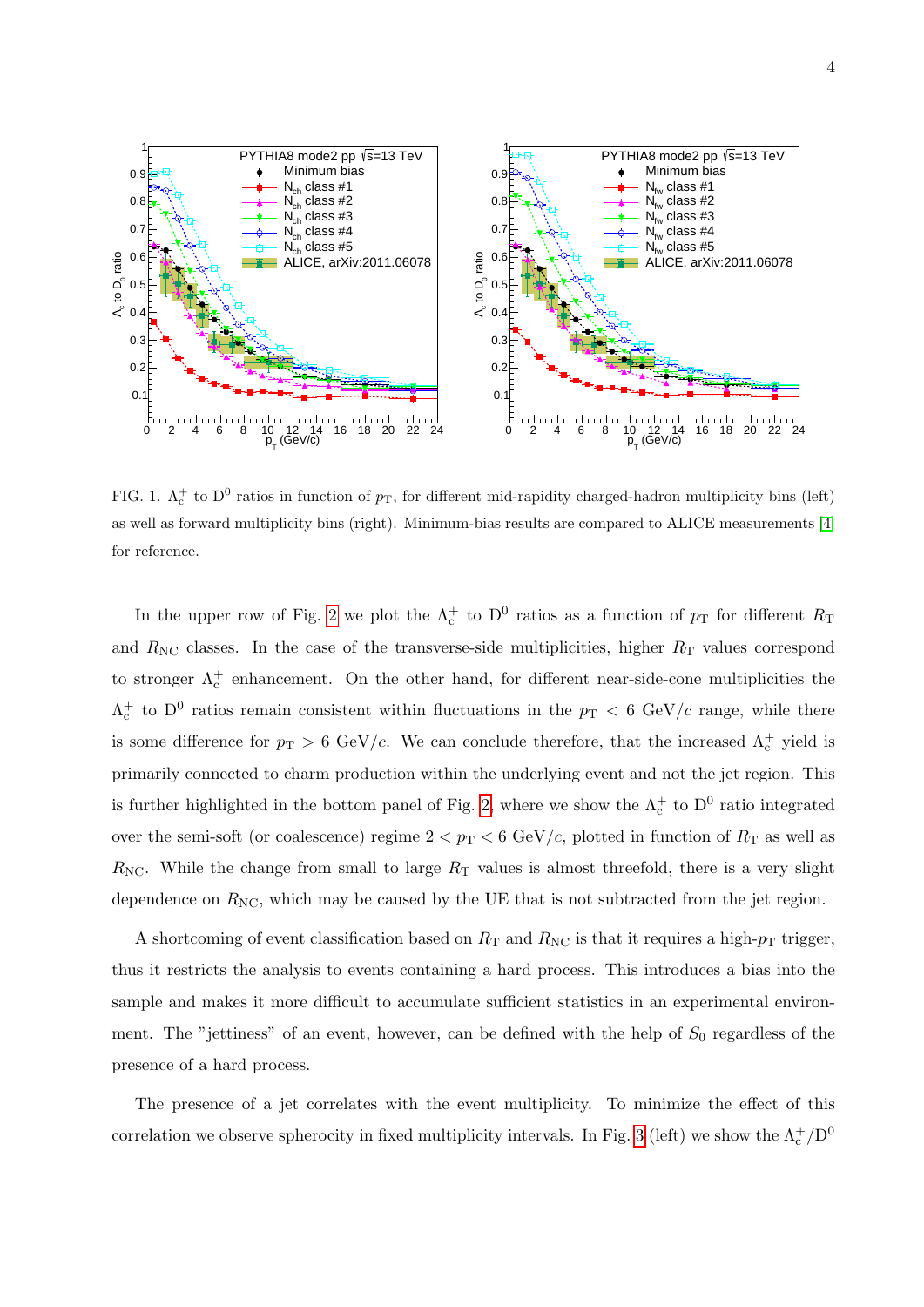

<span id="page-4-0"></span>FIG. 2. Top:  $\Lambda_c^+$  to D<sup>0</sup> ratios of hadron-triggered events in function of  $p_T$ , for different  $R_T$  bins (top left) and  $R_{\text{NC}}$  bins (top right), together with multiplicity-inclusive hadron-triggered data, shown for reference. Bottom:  $\Lambda_c^+$  to  $D^0$  ratios integrated over the coalescence regime  $2 < p_T < 6$  GeV/c in function of  $R_T$  and  $R_{\rm NC}$  bins for hadron-triggered data. The dashed line represents the average of triggered events.

ratio for different spherocity bins for events with  $N_{ch} > 50$ . Jetty events show a significantly smaller  $\Lambda_c^+$  enhancement than more isotropic events. In the right panel we show the  $\Lambda_c^+/D^0$  ratios for different  $S_0$  bins, integrated over the coalescence regime and plotted in function of the  $N_{ch}$  classes. It can be observed that for lower multiplicity events the dependence of the ratio on spherocity is weak, while for higher multiplicities the separation between the ratios for low and high  $S_0$  values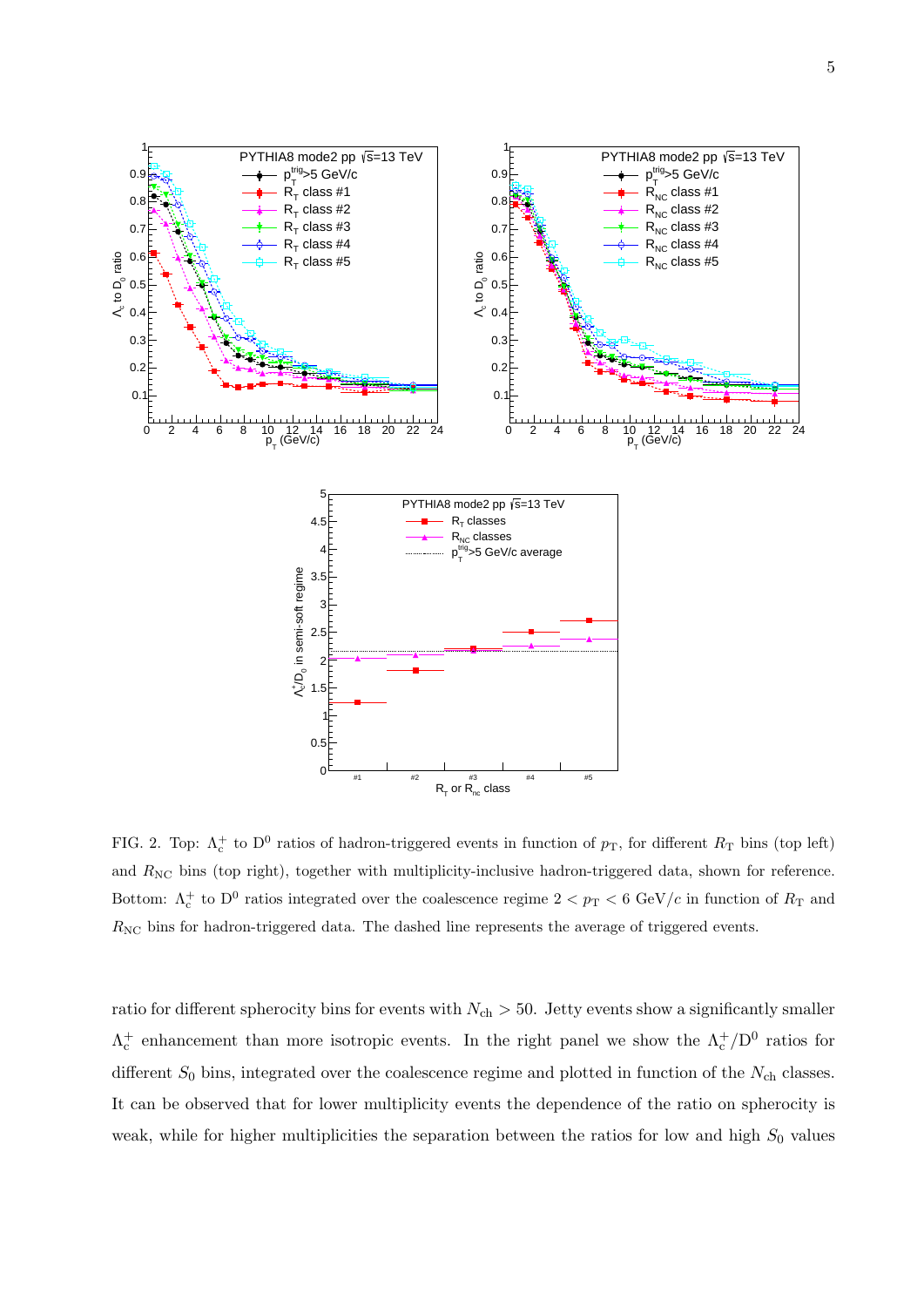

<span id="page-5-0"></span>FIG. 3. Left:  $\Lambda_c^+$  to  $D^0$  ratios in function of  $p_T$ , for different transverse spherocity bins for  $N_{ch} > 50$ . Right:  $\Lambda_c^+$  to  $D^0$  ratios integrated over the coalescence regime  $2 < p_T < 6$  GeV/c, in function of  $N_{ch}$ , in several spherocity bins. The dashed line represents the average of minimum-bias events.

becomes more significant. We can understand this by considering that in case of lower-multiplicity events most of the contribution comes from the leading process, without a significant contribution from the UE. For higher multiplicities, however, there is sufficient room for the underlying event. In the latter case both the leading process and the UE contribute to the event, and  $S_0$  characterizes their relative proportion.

### IV. CONCLUSIONS

Recent observations of low- $p_T$  enhancement of charmed-baryon production relative to charmed mesons in proton–proton collisions at LHC energies questioned the universality of charm fragmentation and provide a challenge for theoretical models. In this work we demonstrated that appropriately defined event-activity classifiers provide great sensitivity to the production mechanisms of the  $\Lambda_c^+$  baryon in proton–proton collisions at LHC energies. Utilizing PYTHIA 8 simulations with enhanced color-reconnection we found that  $\Lambda_c^+/D^0$  in hadron-triggered events shows a pronounced dependence on the transverse-event-activity classifier  $R_T$ , but not on the jet-activity classifier  $R_{\text{NC}}$ . We also showed that  $\Lambda_c^+/D^0$  depends on the transverse spherocity  $S_0$  in the case of events with high final-state multiplicity. This shows that in the given scenario the excess  $\Lambda_c^+$  production is primarily linked to the underlying event activity and not to the production of jets. Upcoming LHC data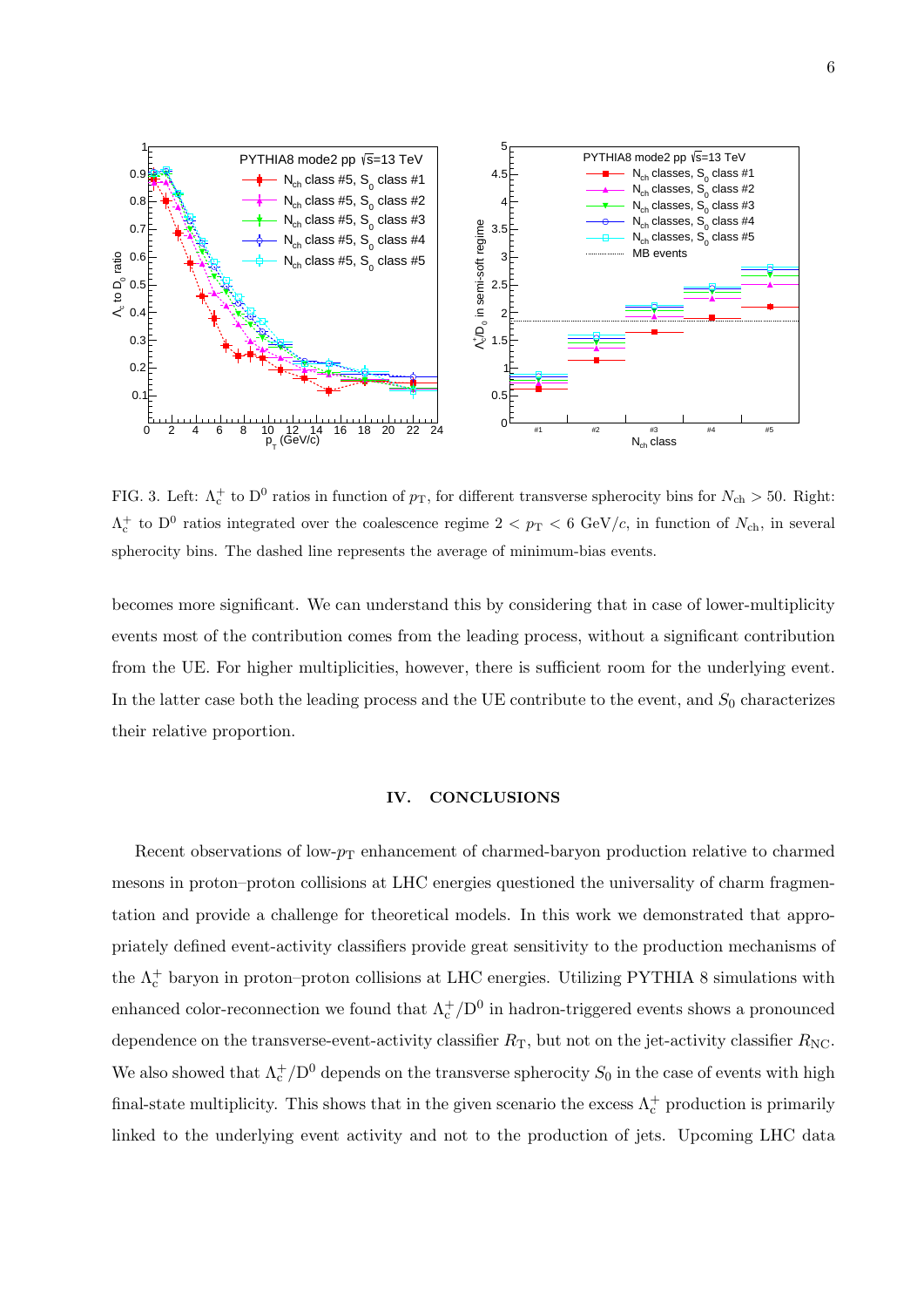taking periods in Run-3 and beyond will allow for differential measurements of charmed-hadron production with an unprecedented precision. The comparison of  $\Lambda_c^+/D^0$  ratios in hadron-triggered data in function of  $R_T$  and  $R_{\text{NC}}$ , as well as the double-differential evaluation of minimum-bias data in function of  $S_0$  and  $N_{ch}$  opens up the possibility to differentiate between competing scenarios that describe flavor-dependent hadroproduction in the underlying event and within jets.

#### ACKNOWLEDGMENTS

The authors would like to thank for the many useful discussions they had with Antonio Ortiz and Fabio Colamaria. This work was supported by the Hungarian National Research, Development and Innovation Office (NKFIH) under the contract numbers OTKA FK131979 and K135515, and the NKFIH grant 2019-2.1.11-TET-2019-00078. The authors acknowledge the computational resources provided by the Wigner GPU Laboratory and research infrastructure provided by the Eötvös Loránd Research Network (ELKH).

- <span id="page-6-0"></span>[1] J. C. Collins, D. E. Soper, and G. F. Sterman, "Factorization of Hard Processes in QCD," [Adv. Ser.](http://dx.doi.org/10.1142/9789814503266_0001) [Direct. High Energy Phys.](http://dx.doi.org/10.1142/9789814503266_0001)  $5$  (1989) 1-91,  $arXiv:hep-ph/0409313$ .
- <span id="page-6-1"></span>[2] **ALICE** Collaboration, S. Acharya *et al.*, " $\Lambda_c^+$  production in pp collisions at  $\sqrt{s} = 7$  TeV and in p-Pb collisions at  $\sqrt{s_{\rm NN}} = 5.02 \text{ TeV}$ ," JHEP 04 [\(2018\) 108,](http://dx.doi.org/10.1007/JHEP04(2018)108) [arXiv:1712.09581 \[nucl-ex\]](http://arxiv.org/abs/1712.09581).
- [3] **CMS** Collaboration, A. M. Sirunyan *et al.*, "Production of  $\Lambda_c^+$  baryons in proton-proton and lead-lead collisions at  $\sqrt{s_\mathrm{NN}}=5.02$  TeV," *Phys. Lett. B* 803 [\(2020\) 135328,](http://dx.doi.org/10.1016/j.physletb.2020.135328) [arXiv:1906.03322 \[hep-ex\]](http://arxiv.org/abs/1906.03322).
- <span id="page-6-2"></span>[4] **ALICE** Collaboration, S. Acharya *et al.*, " $\Lambda_c^+$  production and baryon-to-meson ratios in pp and p-Pb collisions at  $\sqrt{s_\mathrm{NN}} = 5.02 \mathrm{~TeV}$  at the LHC," [arXiv:2011.06078 \[nucl-ex\]](http://arxiv.org/abs/2011.06078).
- <span id="page-6-3"></span>[5] J. R. Christiansen and P. Z. Skands, "String Formation Beyond Leading Colour," JHEP 08 [\(2015\)](http://dx.doi.org/10.1007/JHEP08(2015)003) [003,](http://dx.doi.org/10.1007/JHEP08(2015)003) [arXiv:1505.01681 \[hep-ph\]](http://arxiv.org/abs/1505.01681).
- <span id="page-6-4"></span>[6] J. Song, H.-h. Li, and F.-l. Shao, "New feature of low  $p<sub>T</sub>$  charm quark hadronization in pp collisions at  $\sqrt{s} = 7$  TeV," *Eur. Phys. J. C* 78 [no. 4, \(2018\) 344,](http://dx.doi.org/10.1140/epjc/s10052-018-5817-x)  $arXiv:1801.09402$  [hep-ph].
- <span id="page-6-5"></span>[7] S. Plumari, V. Minissale, S. K. Das, G. Coci, and V. Greco, "Charmed Hadrons from Coalescence plus Fragmentation in relativistic nucleus-nucleus collisions at RHIC and LHC," [Eur. Phys. J. C](http://dx.doi.org/10.1140/epjc/s10052-018-5828-7) 78 [no. 4, \(2018\) 348,](http://dx.doi.org/10.1140/epjc/s10052-018-5828-7) [arXiv:1712.00730 \[hep-ph\]](http://arxiv.org/abs/1712.00730).
- <span id="page-6-6"></span>[8] M. He and R. Rapp, "Charm-Baryon Production in Proton-Proton Collisions," [Phys. Lett. B](http://dx.doi.org/10.1016/j.physletb.2019.06.004) 795 [\(2019\) 117–121,](http://dx.doi.org/10.1016/j.physletb.2019.06.004) [arXiv:1902.08889 \[nucl-th\]](http://arxiv.org/abs/1902.08889).
- <span id="page-6-7"></span>[9] **ALICE** Collaboration, S. Acharya *et al.*, "Measurement of the cross sections of  $\Xi_c^0$  and  $\Xi_c^+$  baryons and branching-fraction ratio  $BR(\Xi_c^0 \to \Xi^- e^+ \nu_e)/BR(\Xi_c^0 \to \Xi^- \pi^+)$  in pp collisions at 13 TeV,"